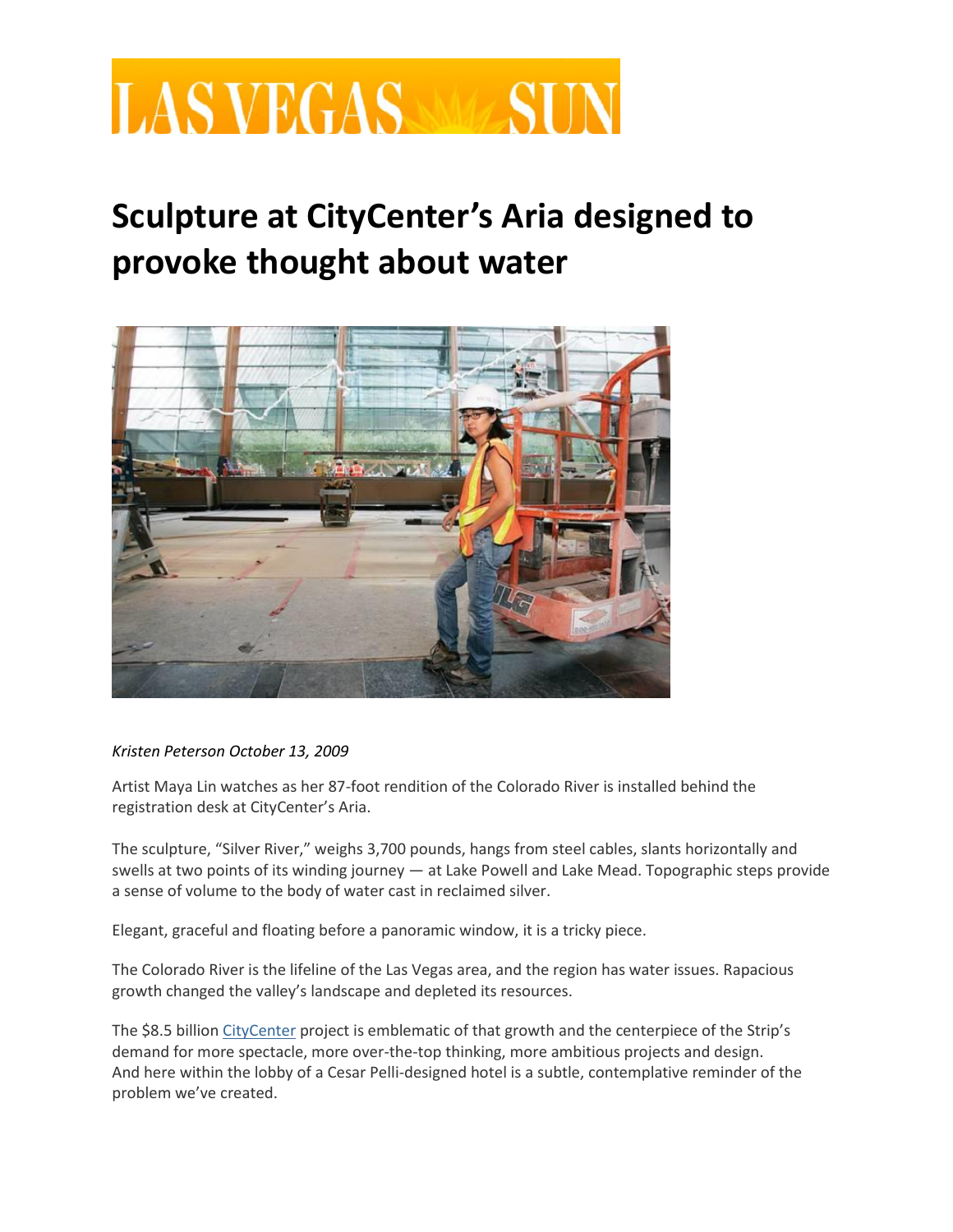"Water is going to become more and more of a debate," says Lin, who sits on the board of Natural Resources Defense Council. "I'm asking people to take a look at the natural world around them. You want to get people to think of rivers as an entire ecosystem. You want to talk about a river as a volume of water, as an object rather than a 'flow.' "

When contacted to be a part of CityCenter's \$40 million private art collection, Lin, who became famous for her design of the Vietnam Veterans Memorial in Washington, D.C., was well known for her contemporary land sculptures and interior art installations that encouraged environmental consciousness.

She had never been to Las Vegas but the opportunity piqued her interest. The buildings were being designed for LEEDS certification and Pelli, Aria's architect, was the dean of the Yale School of Architecture while Lin was a student there.

Michele Quinn, who manages CityCenter's art project, refers to Lin as one of the most important sculptors working today, whose connection to the environment and landscape fit in with the "ultimate goals" of CityCenter. "She not only creates work that is challenging and beautiful, but it has this substructure of content. She is able to transfer her interest in the environment in such an elegant way."

The idea of the Colorado River sculpture was Lin's. Like much of her art, it combines science and environmentalism. Growing up in Athens, Ohio, during the 1970s, Lin saw the passage of the Clean Air and Clean Water acts. By then the Cuyahoga River had caught on fire and Lin was a young activist, urging a boycott against Japan for its whaling and companies that benefitted from use of steel traps. Her 4-H club was a bird-watching group. She planned to study field zoology at Yale so she could become an animal behaviorist. The plans were scrapped when she realized the college's animal program was neurologically based. Lin switched her major to architecture because it combined her love of math and creativity.

Art already was a part of her world. Her father was a ceramics teacher and dean of the College of Fine Arts at Ohio University: "I was casting bronzes by the time I was in high school," she says.

By the time Lin received her master's in architecture, she was well known for her winning submission for the Vietnam Memorial, which launched a maelstrom by critics riled by Lin's ancestry (her parents are Chinese) and the minimalist design of the memorial.

The Vietnam wall is now revered and Lin went on to a successful career in art and architecture. Her earth sculptures mimic waves and sand dunes. Large-scale indoor installations include a river system, created by tens of thousands of straight pins pushed into a wall and topographical sculptures of water bodies made of particle board or wires. Her "Storm King Wavefield" is an environmental reclamation project at the site of a former gravel pit in Mountainville, N.Y.

"What Is Missing?" is a multisite international project that focuses on habitats and species that are extinct or disappearing and provides information for consumers on ways to help protect the environment.

The day after the "Silver River" installation at CityCenter, Lin was headed to Mexico with her husband and two daughters to document the migration of raptors.